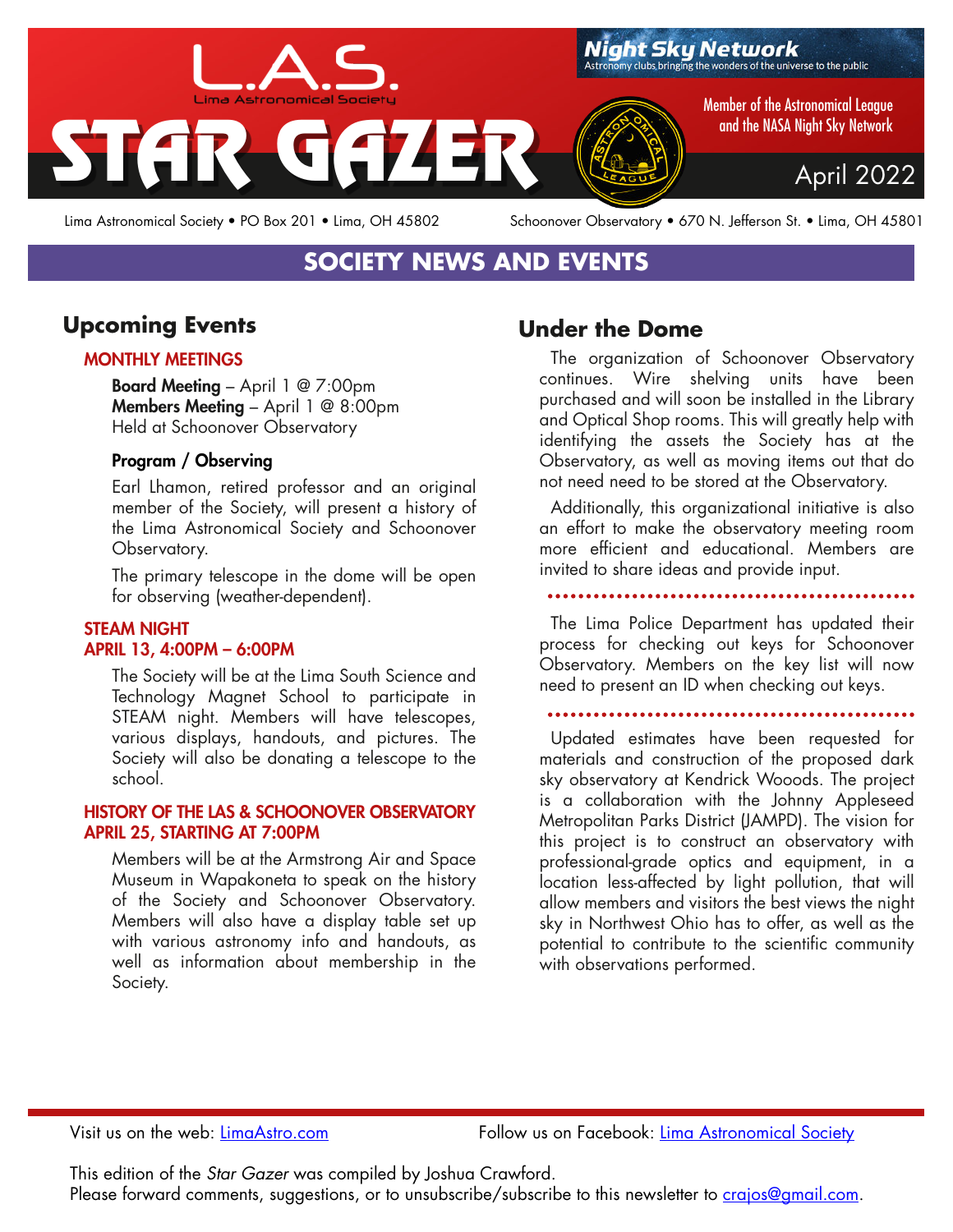#### **WEBB OPTICS WORKING SUCCESSFULLY**

### *[NASA.gov](https://www.nasa.gov/press-release/nasa-s-webb-reaches-alignment-milestone-optics-working-successfully)*

Following the completion of critical mirror alignment steps, NASA's James Webb Space Telescope team expects that Webb's optical performance will be able to meet or exceed the science goals the observatory was built to achieve.

On March 11, the Webb team completed the stage of alignment known as "fine <sup>p</sup>hasing." At this key stage in the commissioning of Webb's Optical Telescope Element, every optical parameter that has been checked and tested is performing at, or above, expectations. The team also found no critical issues and no measurable contamination or blockages to Webb's optical path. The observatory is able to successfully gather light from distant objects and deliver it to its instruments without issue.



Although there are months to go before Webb ultimately delivers its new view of the cosmos, achieving this milestone means the team is confident that Webb's first-of-its-kind optical system is working as well as possible.

"More than 20 years ago, the Webb

team set out to build the most powerful telescope that anyone has ever pu<sup>t</sup> in space and came up with an audacious optical design to meet demanding science goals," said Thomas Zurbuchen, associate administrator for NASA's Science Mission Directorate in Washington. "Today we can say that design is going to deliver."

While some of the largest ground-based telescopes on Earth use segmented primary mirrors, Webb is the first telescope in space to use such <sup>a</sup> design. The 21-foot, 4 inch (6.5-meter) primary mirror – much too big to fit inside <sup>a</sup> rocket fairing – is made up of 18 hexagonal, beryllium mirror segments. It had to be folded up for launch and then unfolded in space before each mirror was adjusted – to within nanometers – to form <sup>a</sup> single mirror surface.

"In addition to enabling the incredible science that Webb will achieve, the teams that designed, built, tested, launched, and now operate this observatory have <sup>p</sup>ioneered <sup>a</sup> new way to build space telescopes," said Lee Feinberg, Webb optical telescope element manager at NASA's Goddard Space Flight Center in Greenbelt, Maryland.

With the fine <sup>p</sup>hasing stage of the telescope's alignment complete, the team has now fully aligned Webb's primary imager, the Near-Infrared Camera, to the observatory's mirrors.

"We have fully aligned and focused the telescope on <sup>a</sup> star, and the performance is beating specifications. We are excited about what this means for science," said Ritva Keski-Kuha, deputy optical telescope element manager for Webb at NASA Goddard. "We now know we have built the right telescope."

Over the next six weeks, the team will proceed through the remaining alignment steps before final science instrument preparations. The team will further align the telescope to include the Near-Infrared Spectrograph, Mid-Infrared Instrument, and Near InfraRed Imager and Slitless Spectrograph. In this <sup>p</sup>hase of the process, an algorithm will evaluate the performance of each instrument and then calculate the final corrections needed to achieve <sup>a</sup> well-aligned telescope across all science instruments. Following this, Webb's final alignment step will begin, and the team will adjust any small, residual positioning errors in the mirror segments.

The team is on track to conclude all aspects of Optical Telescope Element alignment by early May, if not sooner, before moving on to approximately two months of science instrument preparations. Webb's first fullresolution imagery and science data will be released in the summer.

Webb is the world's premier space science observatory and once fully operational, will help solve mysteries in our solar system, look beyond to distant worlds around other stars, and probe the mysterious structures and origins of our universe and our <sup>p</sup>lace in it. Webb is an international program led by NASA with its partners at ESA (European Space Agency) and the Canadian Space Agency.

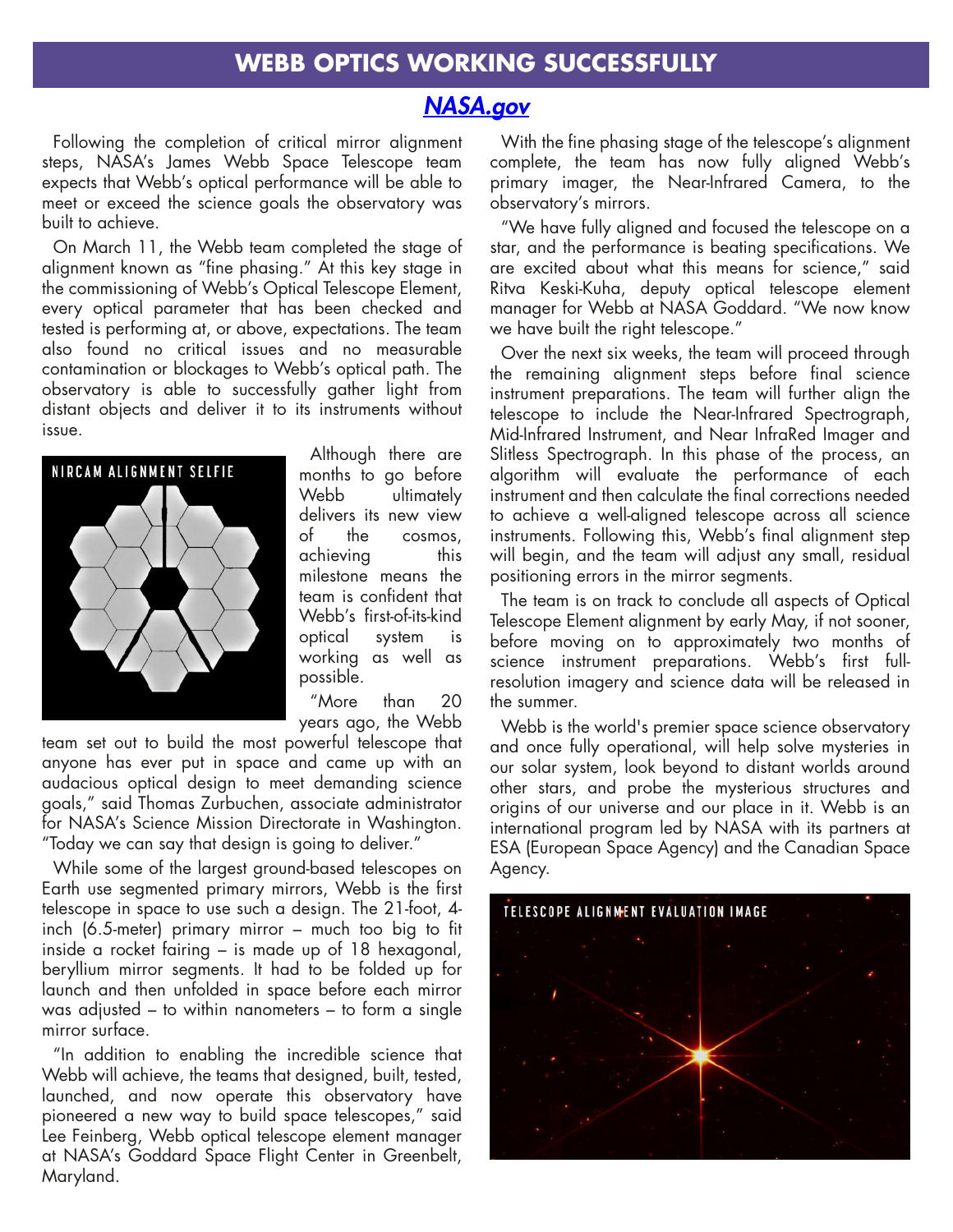#### *[By Bob King @ SkyAndTelescope.org](https://skyandtelescope.org/astronomy-news/will-saturn-sprout-spots-this-observing-season/)*

As Saturn returns to the morning sky, will this otherwise serene-looking <sup>p</sup>lanet experience another bout of severe weather? Keep your eyes peeled for white spots!



*Will Hay, a beloved British comedian and entertainer, was also an ardent amateur astronomer. Hay independently discovered a white spot outbreak on Saturn with his 6-inch Cooke refractor from London on August 3, 1933.*

Bright <sup>p</sup>lanets have deserted dusk this season and instead flocked like robins to the dawn sky. Venus and Mars have been steady companions for weeks, with Saturn just now entering the scene. <sup>I</sup> go<sup>t</sup> my first look at the ring king on March 3rd paired with Mercury 45 minutes before sunup. Through my scope, Saturn was <sup>a</sup> quivering blob. But <sup>I</sup> held out until the <sup>p</sup>lanet rose high enough for the rings to steady and sharpen, marking (for me) the official start of the 2022 apparition.

Every <sup>p</sup>lanetary apparition is <sup>a</sup> chance to make <sup>a</sup> start fresh and set new observing goals. With Mars, this might be the year to spo<sup>t</sup> both polar caps or identify <sup>a</sup> dark albedo feature you've never seen before. While Saturn's rings are undeniably captivating, let me sugges<sup>t</sup> diverting some of your attention this apparition to its <sup>g</sup>lobe in anticipation of the next Great White Spot outbreak.

Saturn looks pretty bland when compared to its bigger brother, Jupiter. Being more massive, Jupiter compresses its atmosphere into <sup>a</sup> layer about <sup>75</sup> kilometers thick, so ammonia-ice clouds form closer to the top of its airy envelope, where they're fair game for visual observers. Due to Saturn's lower gravity, its atmosphere is thicker clouds form at <sup>a</sup> deeper level beneath <sup>a</sup> layer of <sup>p</sup>hotochemical haze, making them more difficult to see. Enhanced images clearly show numerous dark belts, bright zones, and occasional spots resembling Jovian features — but they're so muted, Saturn's <sup>g</sup>lobe appears barren in contrast.

Like many amateurs my view of Saturn resembles Will Hay's sketch (above) — <sup>a</sup> bland, pale yellow <sup>g</sup>lobe

encircled by <sup>a</sup> grayish-brown equatorial belt, <sup>a</sup> brighter equatorial zone, and topped by <sup>a</sup> gray hood. On rare occasions of excellent seeing I've <sup>g</sup>limpsed the north and south components of the North Equatorial Belt and suspected one or two additional bands and zones.

But every 20 to 30 years, Saturn awakens from its visual dormancy and unleashes <sup>a</sup> powerful storm that lofts water and other molecules high into the atmosphere where they freeze out to form <sup>a</sup> large, white cloud. These Great White Spots have appeared at somewhat regular intervals since the first recorded observation by American astronomer Asaph Hall on December 7, 1876. Hall, best known as the discoverer of Martian moon Deimos and Phobos, observed <sup>a</sup> very bright, round spo<sup>t</sup> 2–3" in diameter in Saturn's Equatorial Zone that remained visible for nearly <sup>a</sup> month.

Additional major eruptions occurred in 1903, 1933, 1960, 1990, and 2010, with <sup>a</sup> number of smaller spots recorded <sup>p</sup>hotographically (on the ground and from space) in recent years including <sup>a</sup> moderate-size storm in 1994. British entertainer and passionate amateur Will Hay made one of the most celebrated sightings in 1933. He noticed <sup>a</sup> large, bright elliptical spo<sup>t</sup> in the <sup>p</sup>lanet's Equatorial Zone through his 6-inch refractor on the night of August 3rd. He immediately rang up his friend and fellow amateur W. H. Steavenson, who confirmed the observation. Hay used successive transits of the spo<sup>t</sup> to measure Saturn's equatorial rotation period at approximately 10 hours <sup>17</sup> minutes. The modern value is closer to 10 hours 14 minutes.

Great White Spot appearances have alternated between the equatorial region and mid-northern latitudes and may be connected to seasonal changes Saturn experiences during its 29.5-year orbital period . . . or not. The recent 1994 and 2010 eruptions break that pattern, making it all that more important to keep <sup>a</sup> close eye on the <sup>p</sup>lanet during this and other off-year apparitions.

The Great White Spot of 1990 was widely observed by amateurs, including myself. On October 12th of that year, using an 8-inch f/6 Dob, "the white spo<sup>t</sup> was the brightest feature on Saturn, as bright or perhaps brighter than the outer B-ring," according to my observing notes. <sup>I</sup> remember being <sup>g</sup>lued to the eyepiece as the core of the storm crossed the <sup>p</sup>lanet's central meridian, making it "the first time I'd ever watched anything on Saturn (its <sup>g</sup>lobe) move!" We often take Jupiter's east-to-west parade of meteorological curiosities for granted. Saturn requires the patience of Yoda, but the reward is great.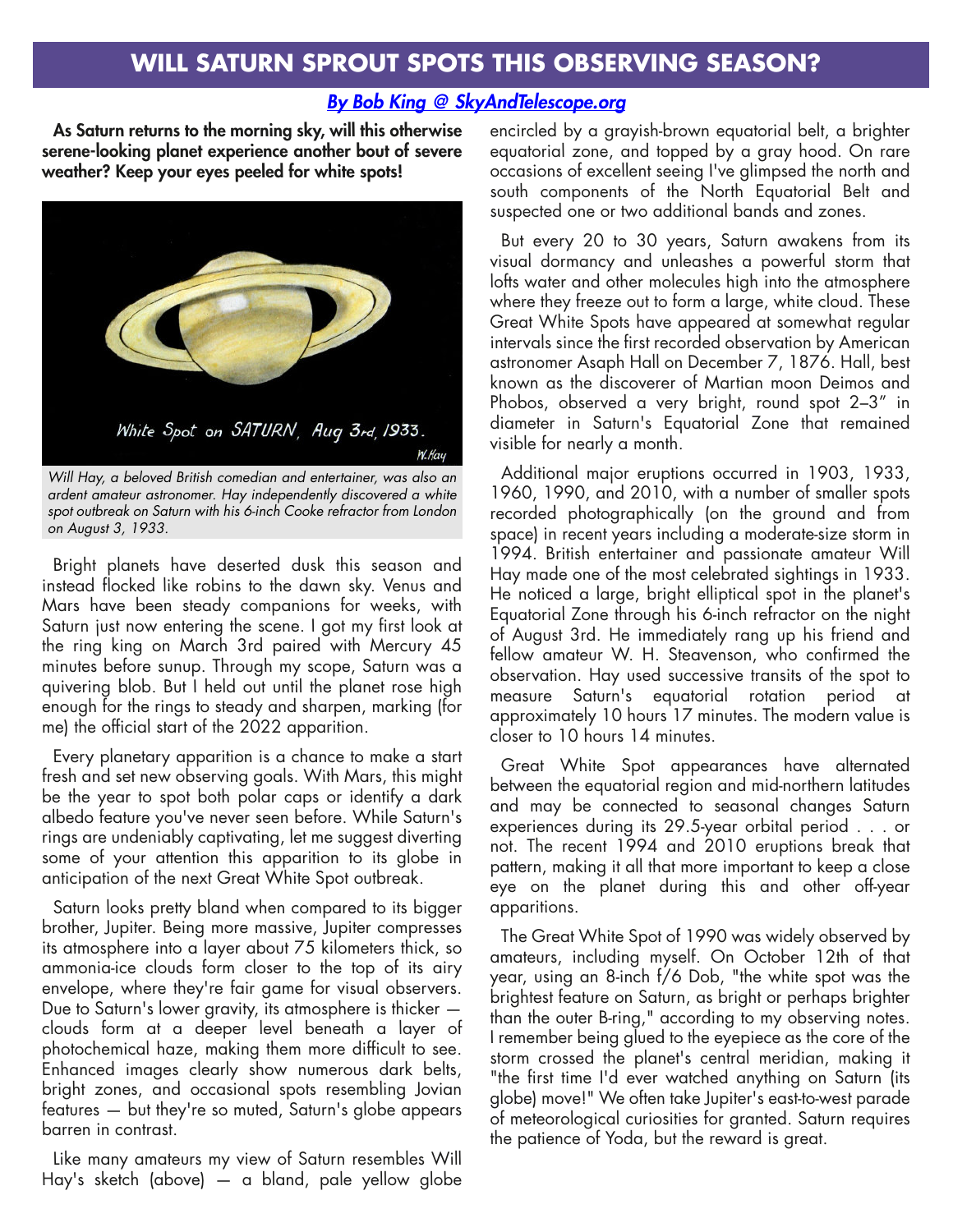

*A moderately large white spot blossomed in Saturn's equatorial region in October 1994, here captured by the Hubble Space Telescope on December 1st when it had grown as wide as Earth's diameter.*

Amateurs have been instrumental in discovering and alerting professionals to the appearance these huge storms. Starting in 1933, they were the first to spo<sup>t</sup> and repor<sup>t</sup> all major outbreaks. That includes the monster storm of 2010, discovered by amateurs Sadegh Ghomizadeh and Teruaki Kumamori on December 8th and 9th in Saturn's North Tropical Zone (NTrZ). By January 5, 2011, it had spread across more than 100°



*This series of three exposures from ESO's La Silla Observatory tracks the expansion of the 1990 Great White Spot in Saturn's northern hemisphere over a period of two weeks in October. First reported on September 25th, it grew to about 20,000 kilometers by October 2nd. After October 16th, it rapidly expanded to reach all the way around the planet's Equatorial Zone.*

of longitude and resembled <sup>a</sup> thick <sup>p</sup>lume of smoke billowing from <sup>a</sup> steam locomotive.

Good thing it appeared 10 years early. As it happened, NASA's Cassini probe had <sup>a</sup> front-row seat at the <sup>p</sup>lanet and sent back spectacular, close-up images of roiling clouds and the storm "chasing its tail" around the <sup>g</sup>lobe. With its radio and <sup>p</sup>lasma wave science instrument the probe detected 10 lightning strikes per second at the height of the storm that were 10,000 times more powerful than those on Earth.

What's at the bottom of these atmospheric hiccups? Saturn's air column is comprised of layers, with the outer atmosphere resting on top of denser air made of hydrogen, helium and water molecules. The outer layer acts like <sup>a</sup> lid that prevents the warmer air underneath from rising, cooling and condensing into turbulent storm clouds. Over time, that layer radiates its heat into space until it finally becomes cold and dense enough to sink, allowing the warm, water-rich air sequestered below to punch through to the top and blow up into <sup>a</sup> titanic thunderstorm.

The heavier water molecules eventually rain back down, the storm calms and quiescence returns until the balance shifts again. There's no knowing if and when the next Great White Spot might appear, but if you subscribe to the ~30-year periodicity hypothesis, it should have occurred in 2020 or will again in 2040. No matter when it happens I'll pu<sup>t</sup> my money on amateurs like you spotting it first.



*The huge storm of 2010–2011 overtakes itself in this photo made on February 25, 2011, by the Cassini probe. The bright storm head appears at top, with the fainter tail below. Falling rain and hail deeper down within the water-clouds generated powerful lightning. North is up.*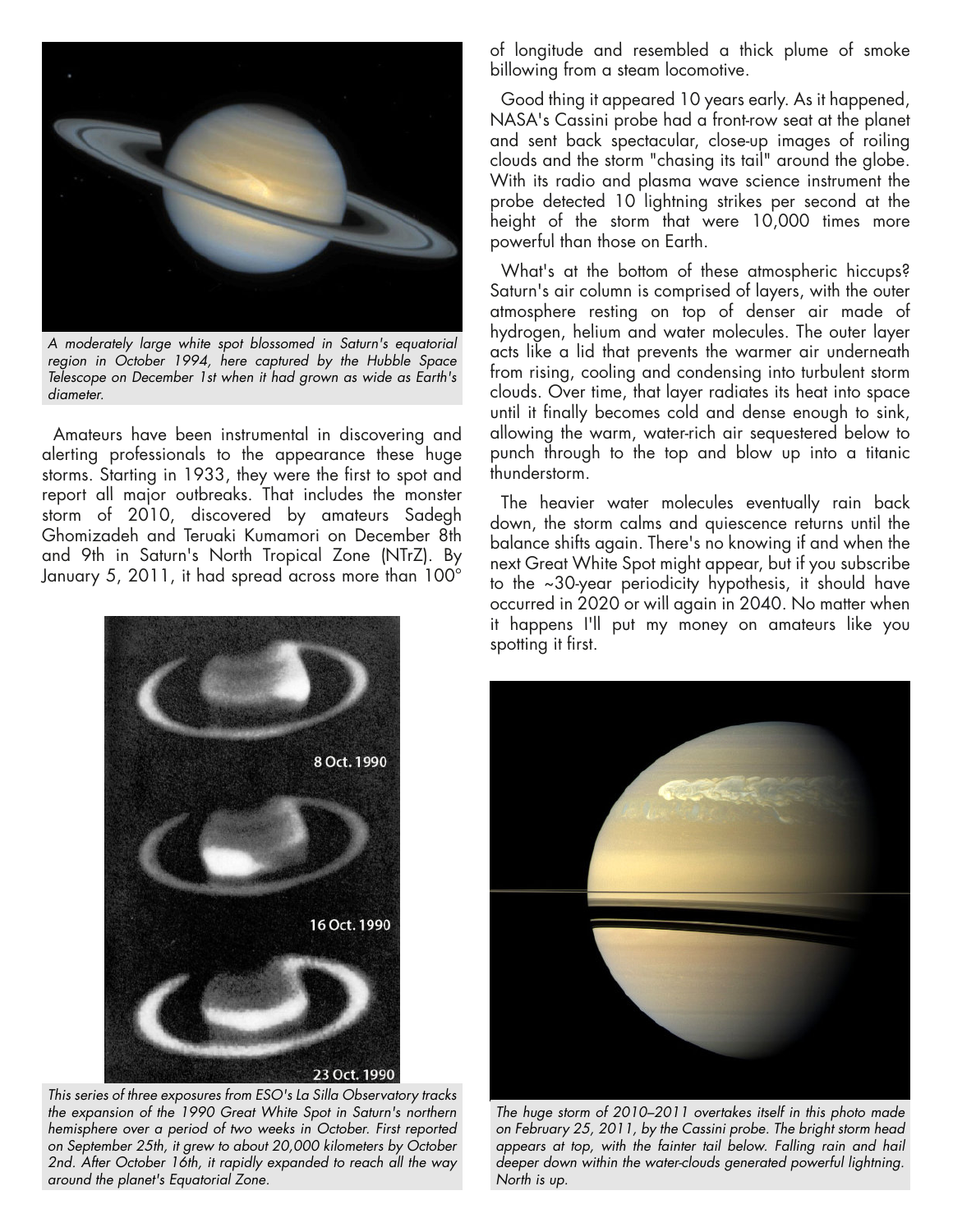# **ADVANCED CATSPOTTING: LYNX AND LEO MINOR**

#### *NIGHT SKY NETWORK*

Many constellations are bright, big, and fairly easy to spot. Others can be surprisingly small and faint, but with practice even these challenging star patterns become easier to discern. A couple of fun fainter constellations can be found in between the brighter stars of Ursa Major, Leo, and Gemini: Lynx and Leo Minor, two wild cats hunting among the menagerie of animal-themed northern star patterns!

Lynx, named for the species of wild cat, is seen as a faint zigzag pattern found between Ursa Major, Gemini,



*Hanny's Voorwerp and the neighboring galaxy IC 2497, as imaged by Hubble. Credits: NASA, ESA, W. Keel (University of Alabama), and the Galaxy Zoo Team*

*Source: https://hubblesite.org/contents/news-releases/2011/ news-2011-01.html*

and Auriga. Grab a telescope and try to spot the remote starry orb of globular cluster NGC 2419. As it is so distant compared to other globular clusters - 300,000 light years from both our solar system and the center of the Milky Way - it was thought that this cluster may be the remnants of a dwarf galaxy consumed by our own. Additional studies have muddied the waters concerning its possible origins, revealing two distinct populations of stars residing in NGC 2419, which is unusual for normally-homogenous globular clusters and marks it as a fascinating object for further research.

> Leo Minor is a faint and diminutive set of stars. Its "triangle" is most noticeable, tucked in between Leo and Ursa Major. Leo Minor is the cub of Leo the Lion, similar to Ursa Minor being the cub to the Great Bear of Ursa Major. While home to some interesting galaxies that can be observed from large amateur scopes under dark skies, perhaps the most intriguing object found within Leo Minor's borders is Hanny's Voorwerp. This unusual deep-space object is thought to be a possible "light echo" of a quasar in neighboring galaxy IC 2497 that has recently "switched off." It was found by Hanny van Arkel, a Dutch schoolteacher, via her participation in the Galaxy Zoo citizen science project. Since then a few more intriguing objects similar to Hanny's discovery have been found, called "Voorwerpjes."

> Lynx and Leo Minor are relatively "new" constellations, as they were both created by the legendarily sharp-eyed European astronomer Johannes Hevelius in the late 1600s. A few other constellations originated by Hevelius are still in official use: Canes Venatici, Lacerta, Scutum, Sextans, and Vulpecula. What if your eyes aren't quite as sharp as Johannes Hevelius – or if your weather and light pollution make searching for fainter stars more difficult than enjoyable? See if you can spot the next Voorwerp by participating in one of the many citizen science programs offered by NASA at science.nasa.gov/citizenscience! And of course, you can find the latest updates and observations of even more dim and distant objects at nasa.gov.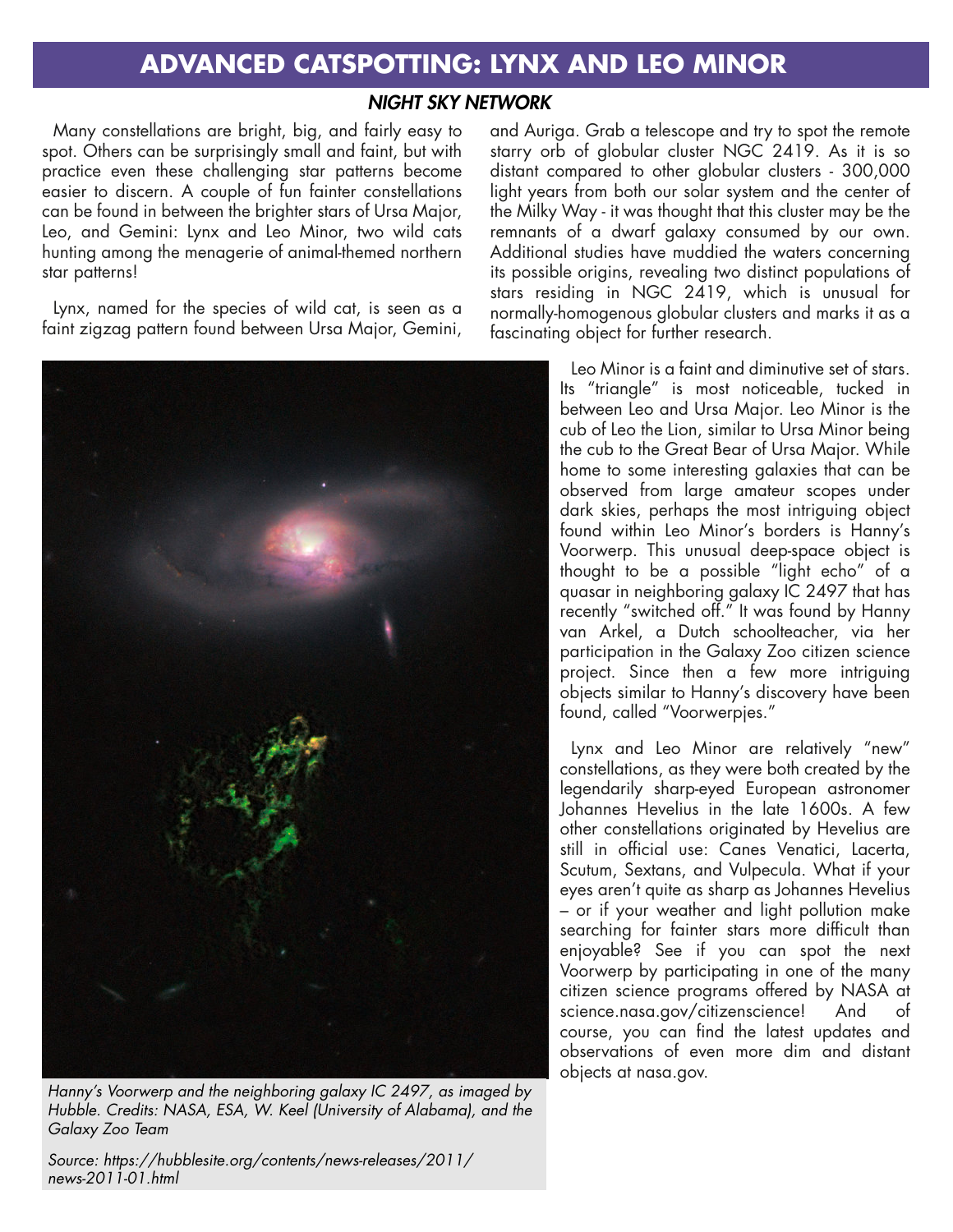

Map of the sky around Lynx and Leo Minor. Notice the prevalence of animal-themed constellations in this area, making it a sort of celestial menagerie. If you are having difficulty locating the fainter stars of Leo Minor and Lynx, don't fret; they are indeed a challenge. Hevelius even named the constellation as reference to the quality of eyesight one needs in order to discern these faint stars, since supposedly one would need eyes as sharp as a Lynx to see it! Darker skies will indeed make your search easier; light pollution, even a relatively bright Moon, will overwhelm the faint stars for both of these celestial wildcats. While you will be able to see NGC 2419 with a backyard telescope, Hanny's Voorwerp is far too faint, but its location is still marked. A few fainter constellation labels and diagrams in this region have been omitted for clarity.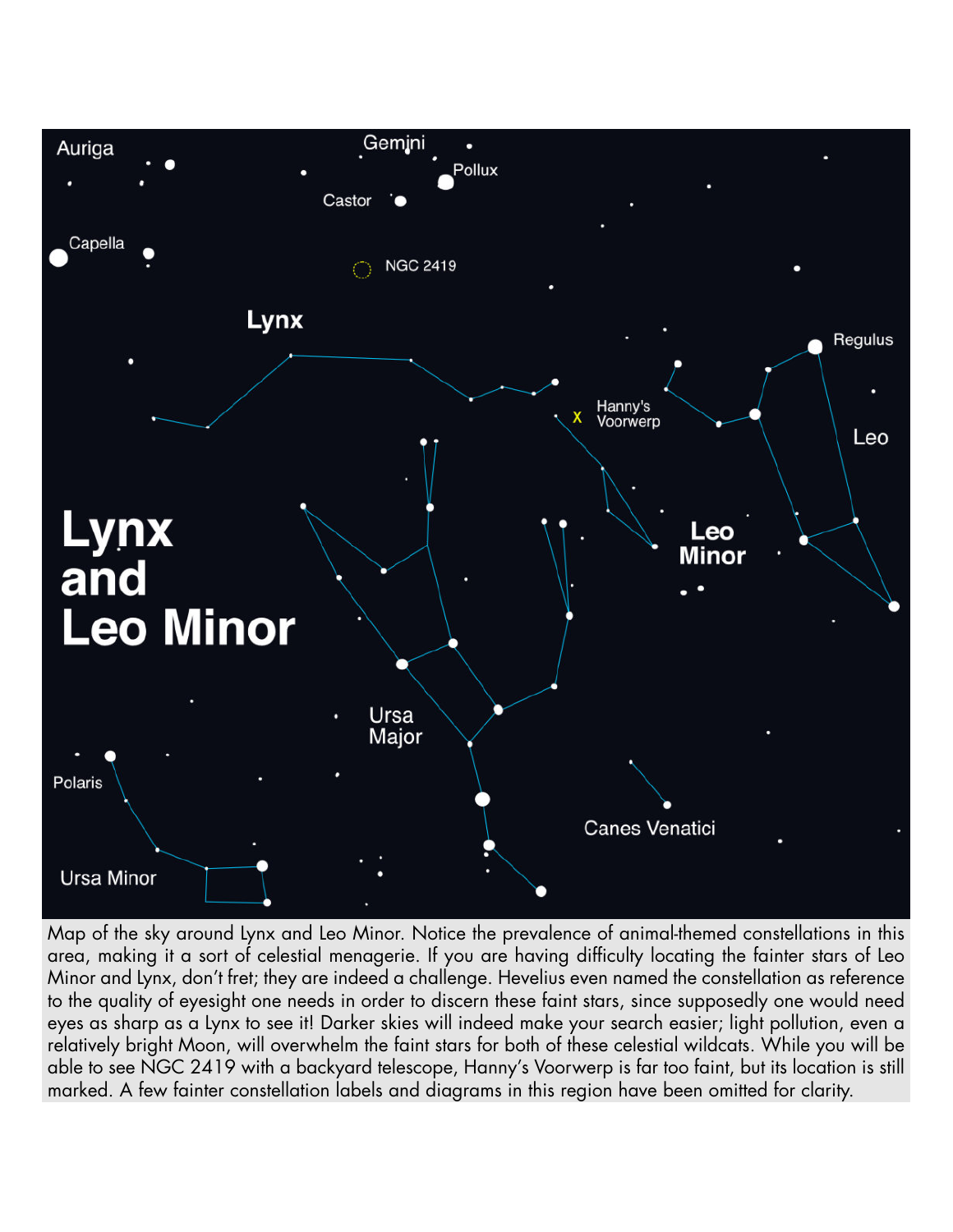# **OBSERVING LISTS**

| Top ten deep-sky objects<br>for April |                 |
|---------------------------------------|-----------------|
| M65                                   | M105            |
| M66                                   | M108            |
| M95                                   | <b>NGC 3115</b> |
| M96                                   | <b>NGC 3242</b> |
| M97                                   | <b>NGC 3628</b> |

| <b>Top ten binocular objects</b><br>for April |                 |  |
|-----------------------------------------------|-----------------|--|
| M65                                           | M105            |  |
| M66                                           | M108            |  |
| M95                                           | <b>M109</b>     |  |
| M96                                           | <b>NGC 3115</b> |  |
| M97                                           | <b>NGC 3242</b> |  |

#### Challenge deep-sky object for April

#### Leo I (Dwarf Galaxy)

Leo I is a dwarf spheroidal galaxy in the constellation Leo. It is a member of the Local Group of galaxies and is thought to be one of the most distant satellites of the Milky Way galaxy.

Apparent Magnitude: 11.2

Dimensions:  $9'.8 \times 7'.4$ 

# **THIS MONTH IN ASTRONOMY**

- Charles Messier discovered the open cluster M50 in Monoceros on April 5, 1772.
- Charles Messier discovered the spiral galaxy M58 in Virgo on April 15, 1772.
- Johann Koehler discovered the elliptical galaxies M59 and M60 in Virgo on April 11, 1779.
- Caroline Herschel discovered C/1790 H1 (Herschel) on April 18, 1790.
- The first photograph of the Sun was taken on April 2, 1845.
- The first radar signal was bounced off of the Sun on April 7, 1959.
- The Hubble Space Telescope was placed in orbit on April 25, 1990.
- The Compton Gamma Ray Observatory achieved orbit on April 7, 1991.

![](_page_6_Picture_17.jpeg)